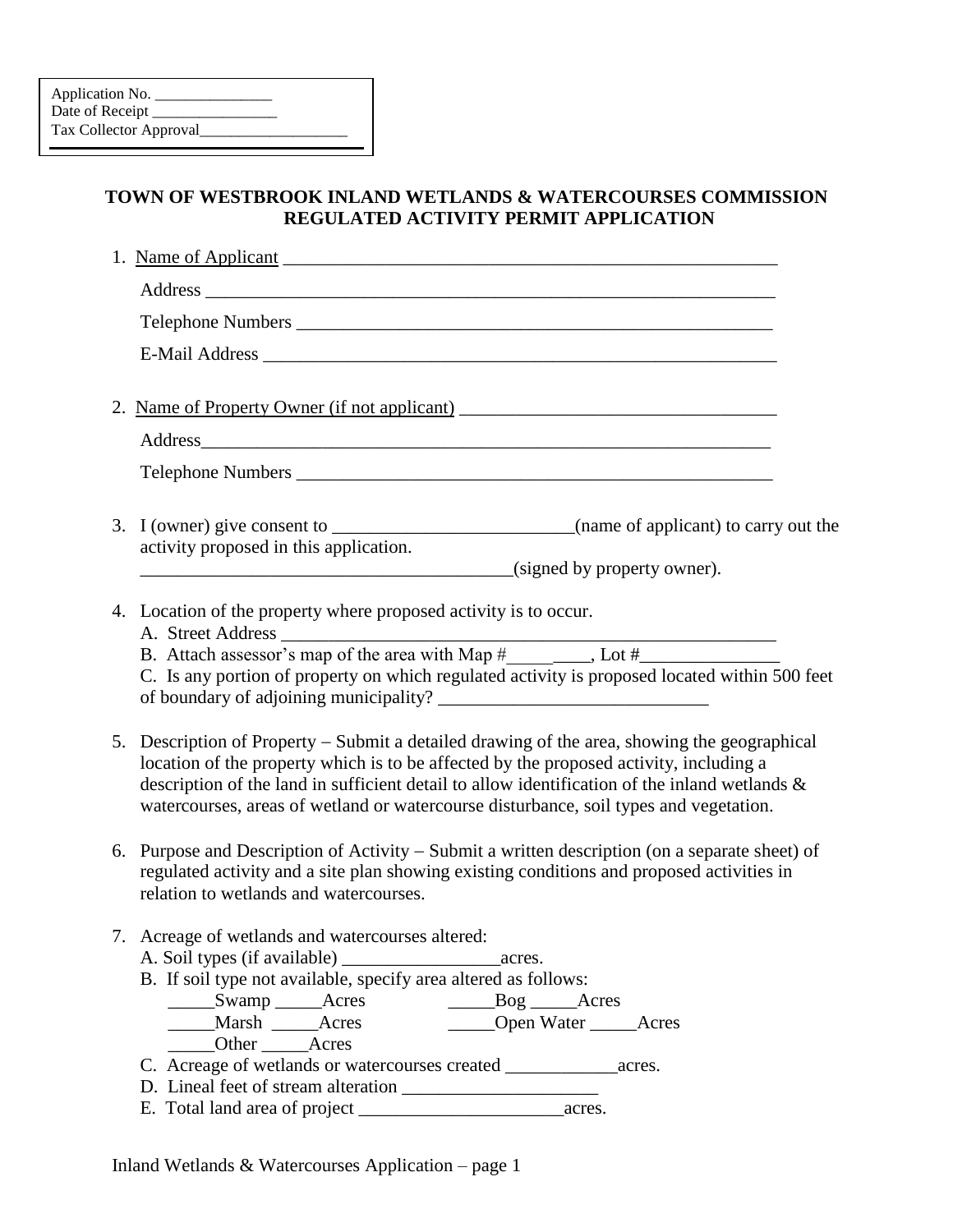- F. Activity purpose (check main purpose);
	- \_\_\_\_\_Residential improvements by homeowner
	- \_\_\_\_\_Agriculture/forestry/conservation
	- \_\_\_\_\_New residential development
	- \_\_\_\_\_Wetland creation/restoration
	- \_\_\_\_\_Commercial/industrial uses
	- \_\_\_\_\_Storm water/flood control
	- \_\_\_\_\_Municipal improvements
	- \_\_\_\_\_\_Recreation/boating/navigation
	- \_\_\_\_\_Utility Co. improvements
	- \_\_\_\_\_Routine maintenance

G. List (on a separate sheet) alternatives which have been considered and why the alternatives are not feasible or prudent.

H. Submit any other information necessary to the understanding of what is being proposed.

- 8. Names and addresses of adjacent property owners (separate sheet).
- 9. The signature on this application authorizes members and staff of the Town of Westbrook Inland Wetlands Agency to conduct a site walk(s) of the property for the purposes of understanding existing property conditions, which may be necessary in order to make a decision on this application. Such site walk(s) will be conducted at reasonable times.
- 10. Ten (10) copies of all application materials shall be submitted to comprise a complete application, or as is otherwise directed in writing by the commission.
- 11. Fees (All checks to be made out to the Town of Westbrook) in a single check: \$75.00 & \$60.00 CT DEEP fee - \$135.00 to be paid when filing application for residential; \$400.00 & \$60.00 CT DEEP fee - \$460.00 to be paid when filing for all other applications; If the IWWC deems this is a significant activity, there will be an additional \$300.00 fee. After-the-fact fee is an additional \$150.00.

## ALL FILING FEES TO BE PAID BEFORE APPLICATION IS SUBMITTED. ALL NECESSARY FEES MUST BE PAID BEFORE PERMIT IS ISSUED.

The undersigned swears that the information supplied in the completed application is accurate to the best of his knowledge and belief, and is aware of the penalties for obtaining a permit through deception or inaccurate or misleading information.

| <b>Signature of Applicant</b> | Date Filed |
|-------------------------------|------------|
|-------------------------------|------------|

Application with fee received by Inland Wetlands agent: signature date

Under provisions of Inland Wetlands & Watercourses Public Act 87-338 and 87-533 and updated amendments.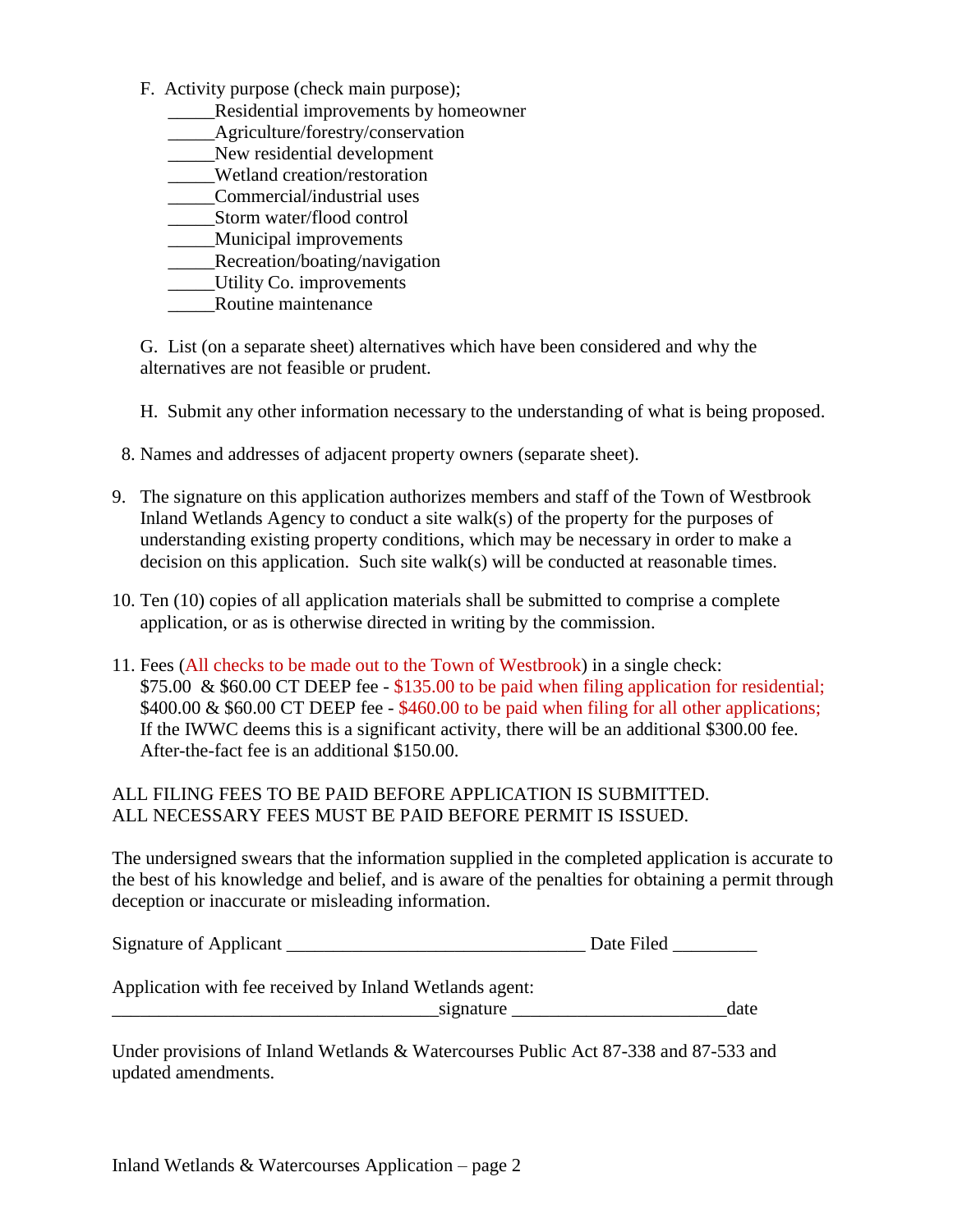## **CHECK LIST FOR APPLICATIONS TO THE INLAND WETLANDS & WATERCOURSES COMMISSION**

Title of project or sub-division and name of property owner.

Name, address, telephone number, State Seal of project engineers and soil scientist.

Location map of site, index map of project if more than one (1) drawing, date of drawings.

North arrow, scale of site plan, scale of all detail drawings, cross-sections or road profiles.

Names of all abutting property owners within 100' of the parcel for which an application is being made.

Rights-of-way, easement lines, existing edges of pavements indicated, nearest intersection, street names.

Locations and sizes of existing and proposed storm drain lines, ditches, drain basins, manholes, head walls, curbs and gutters.

Invert or flow line elevations at pipe ends, head walls, gutter, ditches, or water bodies.

All nearby or on-site water courses, bodies of water, springs, sink holes, natural retention basins. If none of the above touch directly on the project property, the engineer shall show estimates of distance to such.

Line reflecting the 100 foot upland review area.

Existing and proposed contour lines at an interval of two (2) feet.

Calculations for drainage system based on the100-year storm.

Final application and site plans shall be submitted in ten (10) copies.

The Commission reserves the right to ask for additional information prior to rendering an approval decision.